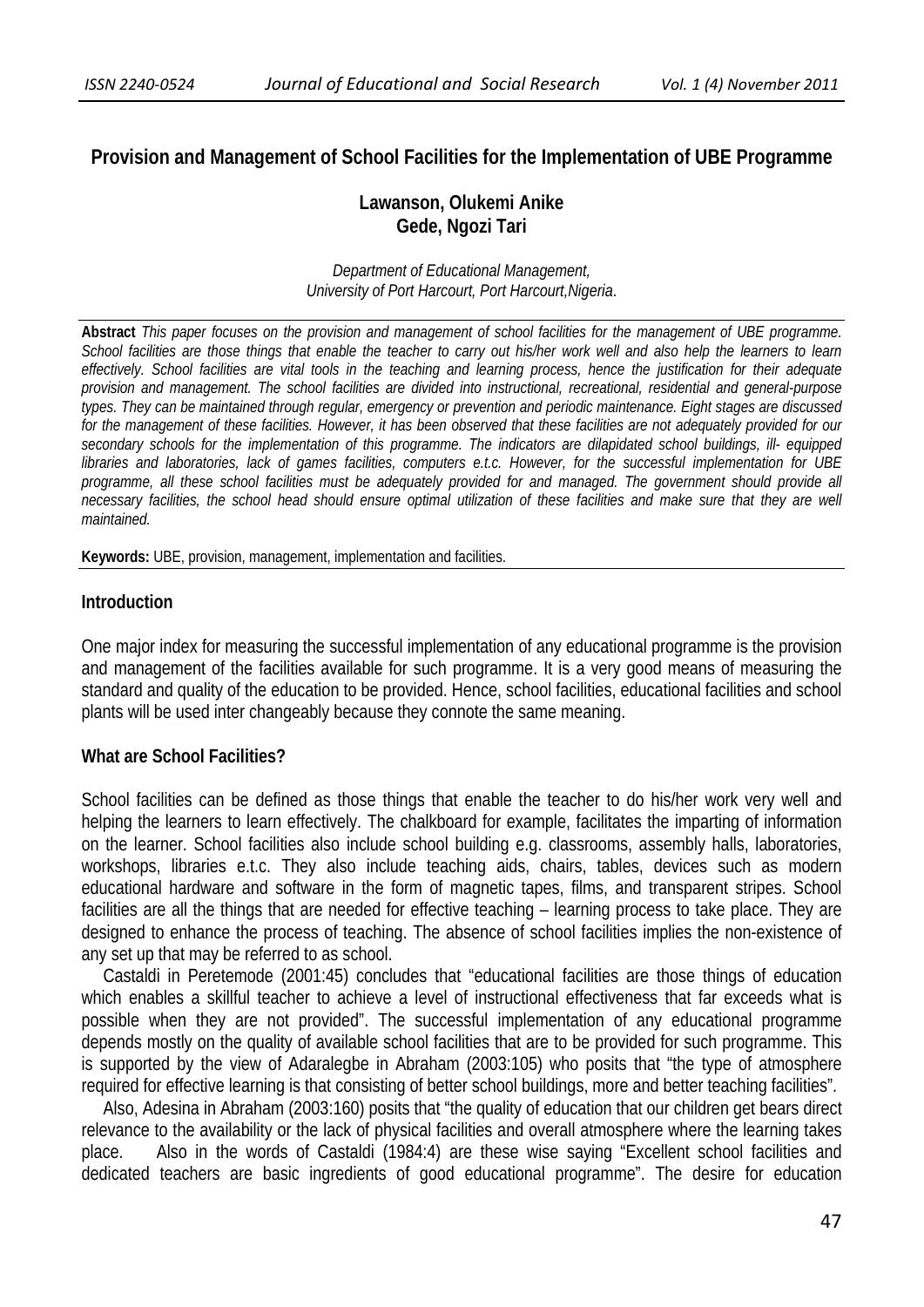attainment is on the high side, the consumers of education therefore expect the attainment of standard and quality education that will give them a sense of belonging, fulfillment and satisfaction.

 The Universal Basic Education (UBE) is a laudable educational programme that can only be successfully implemented with the availability of adequate and quality school facilities. The UBE programme is an all embracing programme that tends to articulate the formal system of education as well as the non-formal for the total development of human potentials. All along, education has been recognized as the only vital instrument for national development. Education is all round symbol for the nation's development and transformation in the aspect of economic, social and the political activities of the nation.

 For the UBE programme to be implemented therefore, school facilities which serve as the tools of a workman in the hand of a teacher must be adequately provided. It is of utmost importance that the availability of school facilities will duly contribute to the successful implementation of the UBE programme. These facilities must not only be provided, they must also be in good condition to enhance learning. This implies sound maintenance culture. This is supported by the view of Castaldi (1987:183) who says that "school building becomes important because of the extent that it helps in improving teaching – learning effectiveness".

 There are strong indications that the school facilities needed for effective execution of the U.B.E. are inadequate, and in some places, they are totally absent. For example, in some communities, the school buildings are dilapidated, some de-roofed for years, and others in a state of total neglect. Some of the U.B.E. schools are yet to receive government attention. The absence of classrooms for effective teaching and learning presupposes the absence of other facilities such as libraries, instructional materials such as textbooks, audio-visual aids and so on. Majority of the U.B.E. schools have not been equipped with computer which will afford the learner the opportunities for developing manipulative skills that will enable the child to function effectively in the society within the limits of the child's capacity. Even where there are school buildings, majority of them have no libraries to inculcate in the young learners, the habit of reading. Those that have libraries have no books meant for this level of education.

 The basic facilities needed for the implementation of this programme are still not fully provided by the government. Few schools are being renovated while no new ones are being built where there are none. Most of the renovation works are in the hands of the politicians who are not interested in executing the jobs according to specification. Even in some areas where the Secretaries of Local Education Boards were given the money to ensure that the Head Teacher executed the projects, the Secretaries gave them money far below the cost of the jobs. The implication is that the jobs were not completed.

 Consequently, the existing state of school facilities leaves much to be desired. Most of the primary and secondary schools in Nigeria are ugly sights to behold. It is only recently that some governors, notably among who are Rivers State and Lagos State Governors – Rotimi Amaechi and Babatunde Raji Fashola respectively started and have completed a number of re-construction of old schools tagged as Model Schools. In most of the other schools, there are de-roofed buildings, no office spaces, leaking roofs, cracked walls, broken-down: vehicles, typewriters, chairs and tables, doors and windows, walls, duplicating machines and photocopying machines without replacement. Some students still learn under mango-trees while many of the pupils and students sit on the floor to write even where classrooms are available. The teacher on his part has no writing materials,staffroom, tables, chairs and sometimes 'one-legged chalk board'. It is saddening to note that in this 21<sup>st</sup> century our primary and secondary schools are still using blackboards in the classroom when we should be talking about chalkboard and markers.

 With inadequate provision of the school facilities and non-existence in some U.B.E. schools, it will be difficult for the government to fully implement the U.B.E. programme in the face of the scarce school facilities and consequently the desired objectives of the U.B.E. will however, be difficult to meet. This paper will focus on the various types of school facilities that are mandatory to be provided in our schools, the types of maintenance services available, the need for managing the school facilities and the stages involved in the maintenance of these facilities.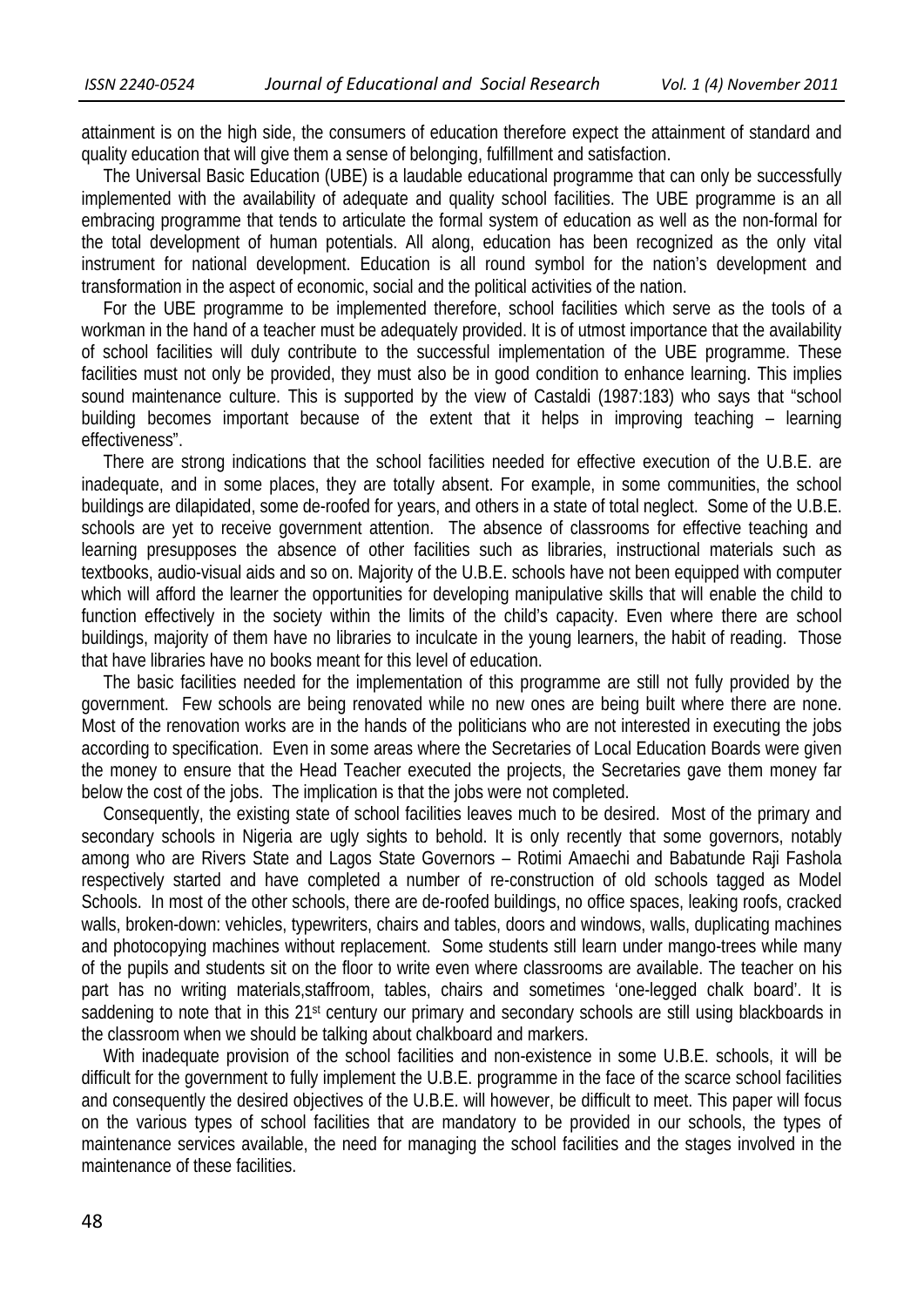## **Types of School Facilities**

## **Instructional Facilities**

These are facilities that are specifically meant for direct teaching and learning. It includes classrooms, classroom seats, laboratories, libraries, experimental equipment, chalkboard, audio-visual learning equipment, zoological gardens and experimental agricultural farms. These facilities bear directly on the teaching – learning process and are therefore considered of prime priority among other school facilities.

### **Recreational Facilities**

These are spaces, lawns, fields, pitches and equipment for sports, games and general recreation. Games and Sports apart from developing specific skills also develop a good learning socio-psychological as well as mental environment through relaxation. The importance and level of resources committed to the development and provision of recreational facilities must not exceed their values in facilitating the overall goal of the educational institution.

#### **Residential Facilities**

These include hostels and hostel facilities, refectory and refectory facilities, staff quarters and other associated facilities meant to provide residential convenience for staff and students.

#### **General – Purpose Facilities**

These are facilities that can easily be converted to uses other than those for which they are being used. Such facilities in most cases are made of space facilities. There are basically two types of open space facilities namely: The developed and the undeveloped spaces. Developed Open Space are spaces used as sporting pitches, fields, lawn ,school farms, access roads, parking lots and so on. Their uses can easily be modified as occasion demands. The Undeveloped Open Spaces are all the land area within the legal authority of the institution which are yet to be developed into specific uses.

#### **What UBE is all about?**

Universal Basic Education is the foundational education that is available to everyone within the stipulated age limits, and also not restricted to any particular gender, place and time and upon which all other educational strata rest. The UBE is a nine year schooling which comprises six year primary and three year junior secondary. According to the National Policy on Education (2004), UBE shall be free and compulsory. It shall include adult and non – formal education programmes at primary and junior secondary and out of school youths. The objectives of UBE as enumerated in UBE Annual Report (2000) in Mbanefo (2000) include the following:

- Development in the entire citizenry a strong consciousness for education and a strong commitment to its vigorous promotion;
- The provision of free, universal basic education for every Nigerian child of school age;
- Reducing drastically, the incidence of dropout from the formal school system (through improved relevance, quality and efficiency);
- Catering for young persons who for one reason or another have had to interrupt their school;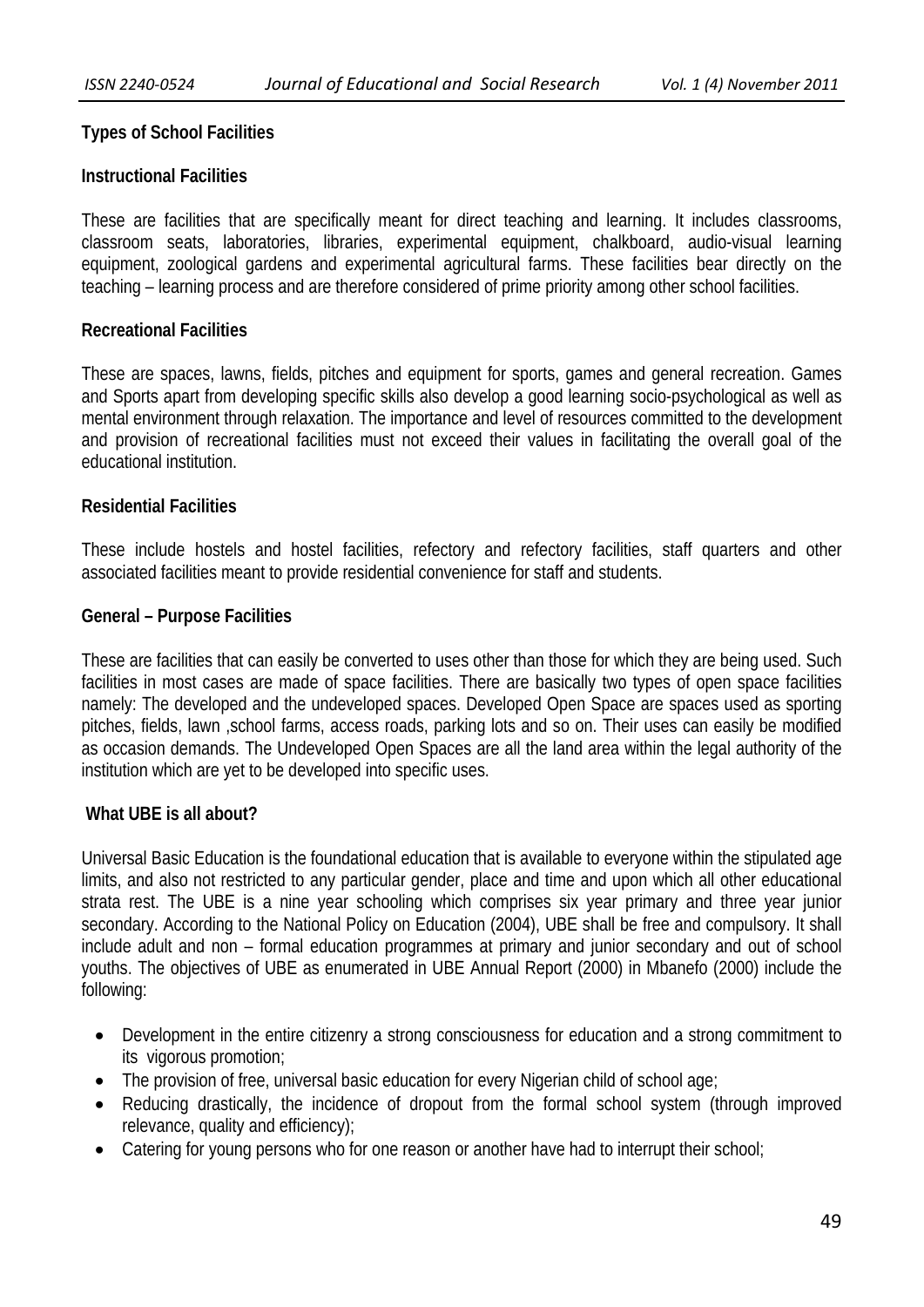- Ensuring the acquisition of the appropriate levels of literacy, numeracy, manipulative, communicative and life
- skills as well as the ethical moral and civic values needed for laying a strong foundation for lifelong learning.

These objectives are quite ideal and they require efforts and commitment on the part of all the stakeholders to ensure that U.B.E. succeeds. However, it has been observed that there are problems in the area of provision and management of school facilities which may pose some difficulties to the smooth implementation of the programme.

## **Availability of School Facilities**

Our schools can only be what we want them to be if only proper steps are taken in the provision of all that will make teaching and learning effective. Learning cannot take place where facilities are not provided. Therefore the provision of facilities such as building, equipment e.t.c. is of utmost importance.

 It is important to note that students and indeed their teachers need a conducive environment to be able to teach and learn adequately and effectively. The school facilities therefore, must meet the needs of the school community. Each building in the school should be ceiled to reduce the intensity of heat. They must also be constructed with a design that makes for cross ventilation. Good sanitary facilities (W.C. System) must be provided. Classrooms must not be over crowded and must be spacious enough for free movement. Jacobson et al in Abraham (2003).

 The school farm is another important ground of the school, it is an integral part of the school facilities. It is a part of the school compound which many people tend to ignore. Other important facilities are standard and well-equipped library and laboratory, games facilities, equipment etc. Our school can only be what we want them to be only if proper steps are taken to plan the buildings, the grounds and in fact the general layout of schools.

# **What are School Facilities Management?**

School facilities management is a systematic process of rationalizing the provision, use and maintenance of these facilities within an educational institution to ensure their optimal utilization and achievement of educational objectives both in the immediate and in the future given the available resources. In other words, it is a process that involves rationally:

- Determining which facilities are required to achieve school goals;
- Providing such facilities most advantageously in terms of resource use;
- Monitoring to ensure optimal use of educational facilities so provided;
- Maintaining the facilities regularly to ensure their longevity;
- Reviewing the provision of these facilities to ensure that it continues to meet both the changing educational needs in the advantageous manner.

# **Types of Maintenance**

Three types of maintenance services include the following:

#### **Regular Maintenance**

This type of maintenance is given to special equipment in the school on a periodic basis. For example,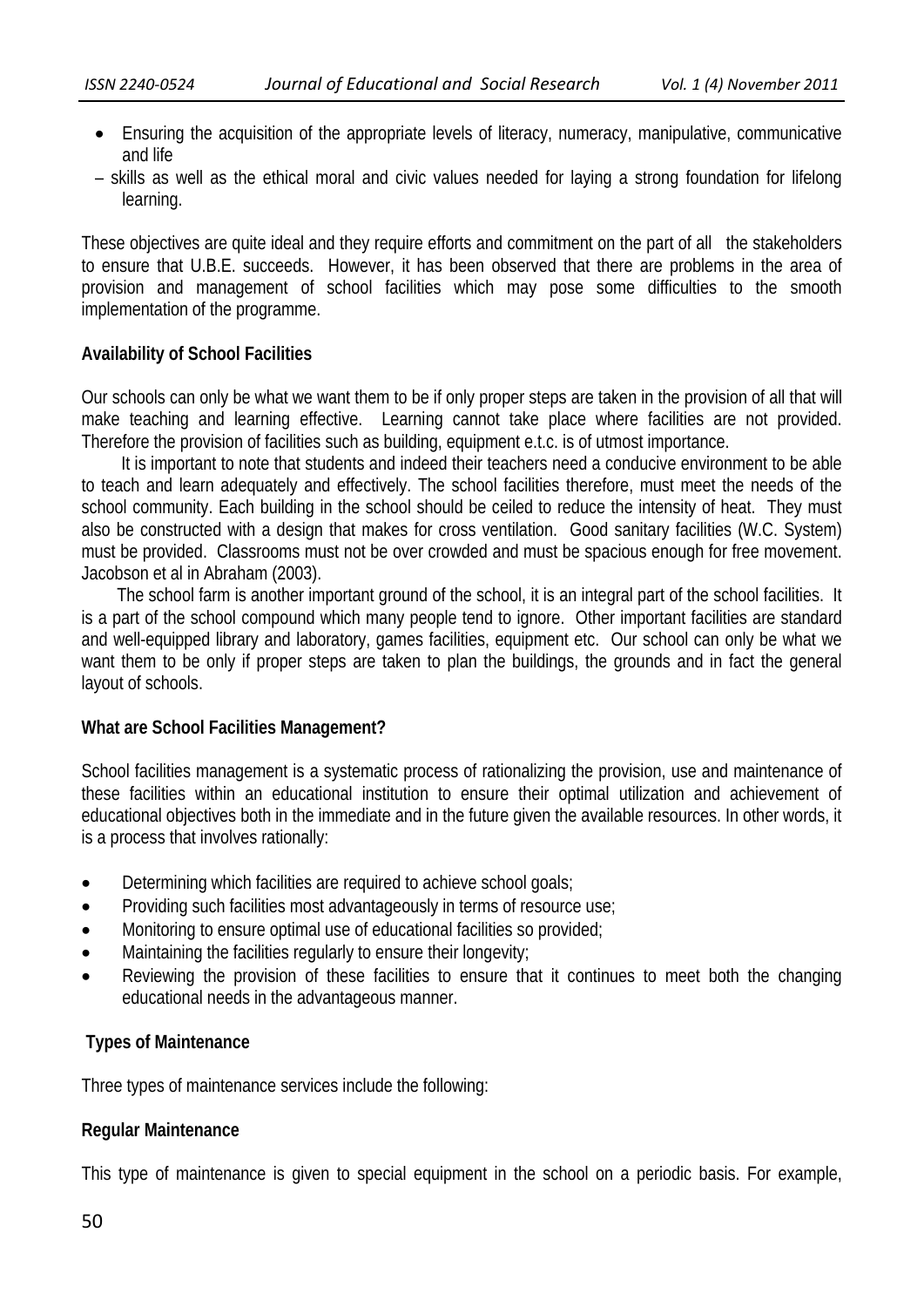servicing of machines like typewriters, vehicles, generators, computers etc. These routine services are aimed at keeping the equipment working and to minimize cases of total breakdown of the equipment.

#### **Emergency Maintenance**

This is the type of maintenance that is more common in the system. It simply means that service men are called in when the equipments are out of use or broken down e.g. the wall of a dormitory may crack, and this crack requires urgent repairs to avoid total breakdown of the building.

#### **Prevention and Periodic Maintenance**

This is a programme for servicing machines, systems and structures device to prevent a breakdown of the system or one of its components. This allows an equipment or building to remain in the original useful life. Maintenance is carried out before there is malfunction of the equipment. Manufacturers usually indicate parts of equipment to be replaced at intervals to avoid breakdown and give the equipment maximum useful life.

 Periodic maintenance on the other hand represents a deliberate effort to schedule maintenance of equipment on periodic basis .Some equipment require quarterly maintenance, while office equipment require periodic maintenance. School facilities are to be maintained regularly because the best plant that is not maintained soon becomes defaced and loses its aesthetic value and worth.

#### **Justification for Managing School Facilities**

Castaldi (1985) has established the fact that when a skillful teacher works in a well designed and highly functional school building with necessary instructional facilities, he is likely to achieve a level of instructional effectiveness than when those facilities are not provided.School facilities therefore became vital tools or resources in teaching – learning effectiveness and there is need for their proper management. The basic justification for giving sufficient attention to the management of educational facilities as an administrative task of the educational system includes the following:

 The needs to ensure that the right type of facilities are made available at the right time and place for the right type of teaching – learning activities. Since these have been known to have significant bearing on teaching – learning effectiveness, the right educational specification must be brought to bear on the provision of these facilities to meet the desired objectives.

 The need to inject economy into educational facilities provision and use. Educational resources are scarce relative to the varied and competing educational needs and demands. Colossal Wastage (underutilization and over-utilization) is however, eliminated .Choices are made in favour of school facilities that are economical to operate and maintain.

 The need to guarantee the safety of facility users. School facilities must conform to some standard specifications or guidelines to make them safe for the students and teachers. It is only through monitoring, supervision, control and regular maintenance that the provision of these school facilities in an educational institution can be safely guaranteed.

 The need to improve physical facilities. Since education is dynamic both in content and methods, educational facilities need to be constantly evaluated and modified, not only to remove absolute and dilapidated structure but also to ensure that such facilities continue to meet the modern and ever changing educational needs, changing technology and the dynamic socio-political and economic environment.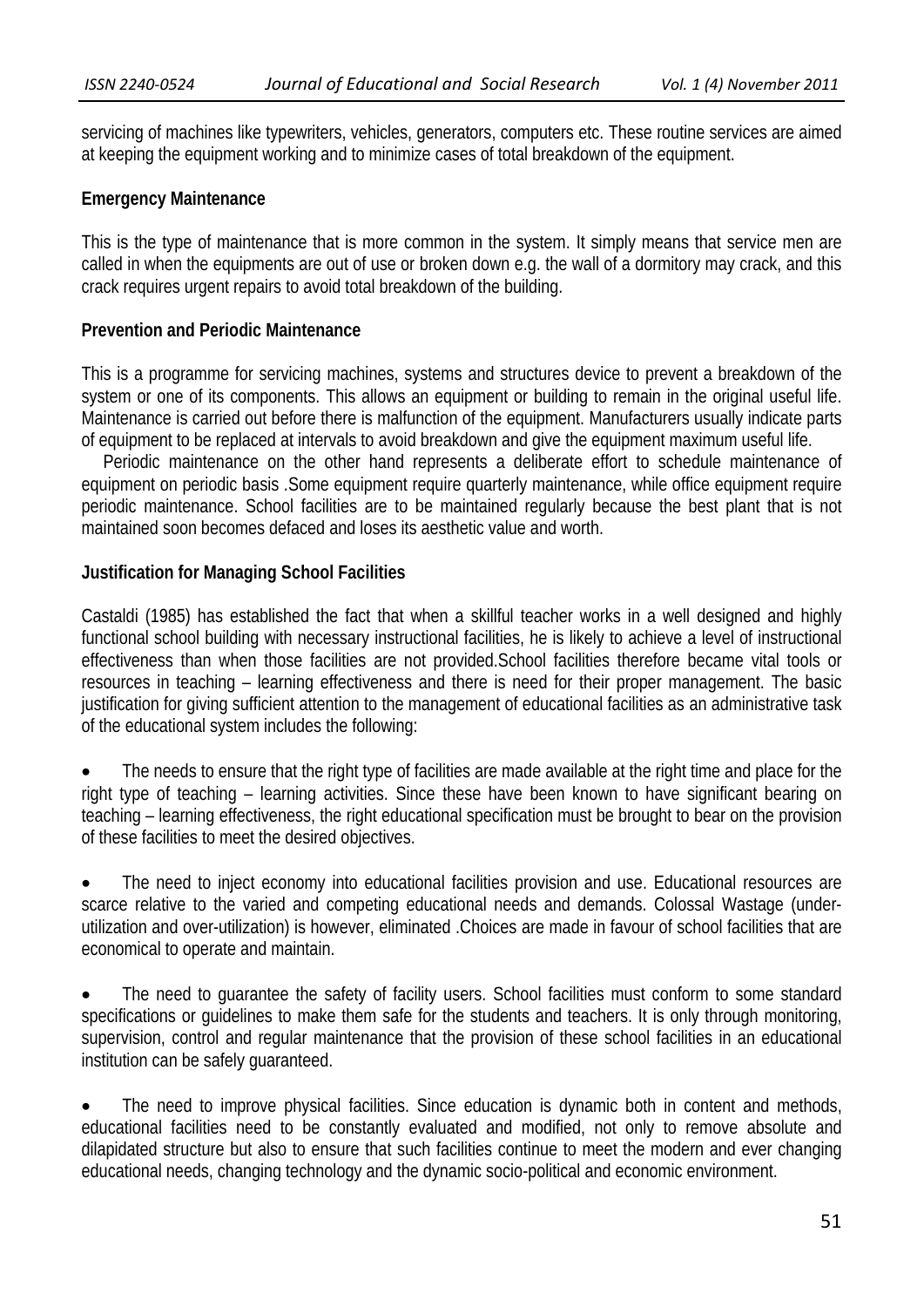The need to add aesthetic value to educational facilities not only to enhance their utilization value but also to make them more healthy, safe and convenient to use and maintain. Poorly organized facilities are not only clumsy to use but accident prone as well as difficult to maintain.

# **Stages in Facilities Management**

The activities that come under the umbrella of educational facilities management or educational facilities planning and administration are sequentially linked. Consequently, these activities will be recognized as stages in a chain of activities. The following are stages in sequential order:

# **Identification of Learning Needs**

Specific educational facilities requirement of community or institution in terms of type quantity and quality needs to be properly assessed to provide the operational guide for facilities provision. At the community level, peculiar learning needs are usually tied to people's culture, religion, occupational life style and the environment. It must be recognized that the learning needs in terms of facilities are contingent on the fundamental educational objectives being pursued.

# **Inventory Survey**

A comprehensive diagnostic inventory survey of the existing stock of educational facilities in the community or institution should be done. Inventory data has to be collected and analyzed to provide information on the location, condition, age, quantity and type of existing educational facilities. This will provide the educational map or the distributional network of the existing educational facilities needed in the development of the facilities master plan.

# **Facilities Utilization Analysis**

Relevant utilization indicators are required to assess the legality of utilization of these educational facilities .Such analysis are meant to reveal areas of stress and weaknesses (i.e. under – utilization and over – utilization) in the existing arrangement with a view to developing facilities master plan.

# **Establishment of Educational Facilities Master Plan**

This is a blue-print that indicates where specific educational facilities are to be provided and existing ones relocated or completely removed during an educational development phase to enhance the level of utilization of such facilities as well as meet the educational needs of the community or the educational institution.

# **Site Selection and Acquisition**

This is the first step in the implementation of the master plan. Professional expertise is brought into selecting and acquiring the most appropriate sites for the specific educational facilities envisaged in the master plan. Site acquisition has to do with purchasing the land, paying of compensation, getting the necessary documents that entitle the institution to the land and fencing or demarcation.

# **Preparation of Educational Specifications**

Each educational facility, project or programme requires specific patterns in design and implementation. The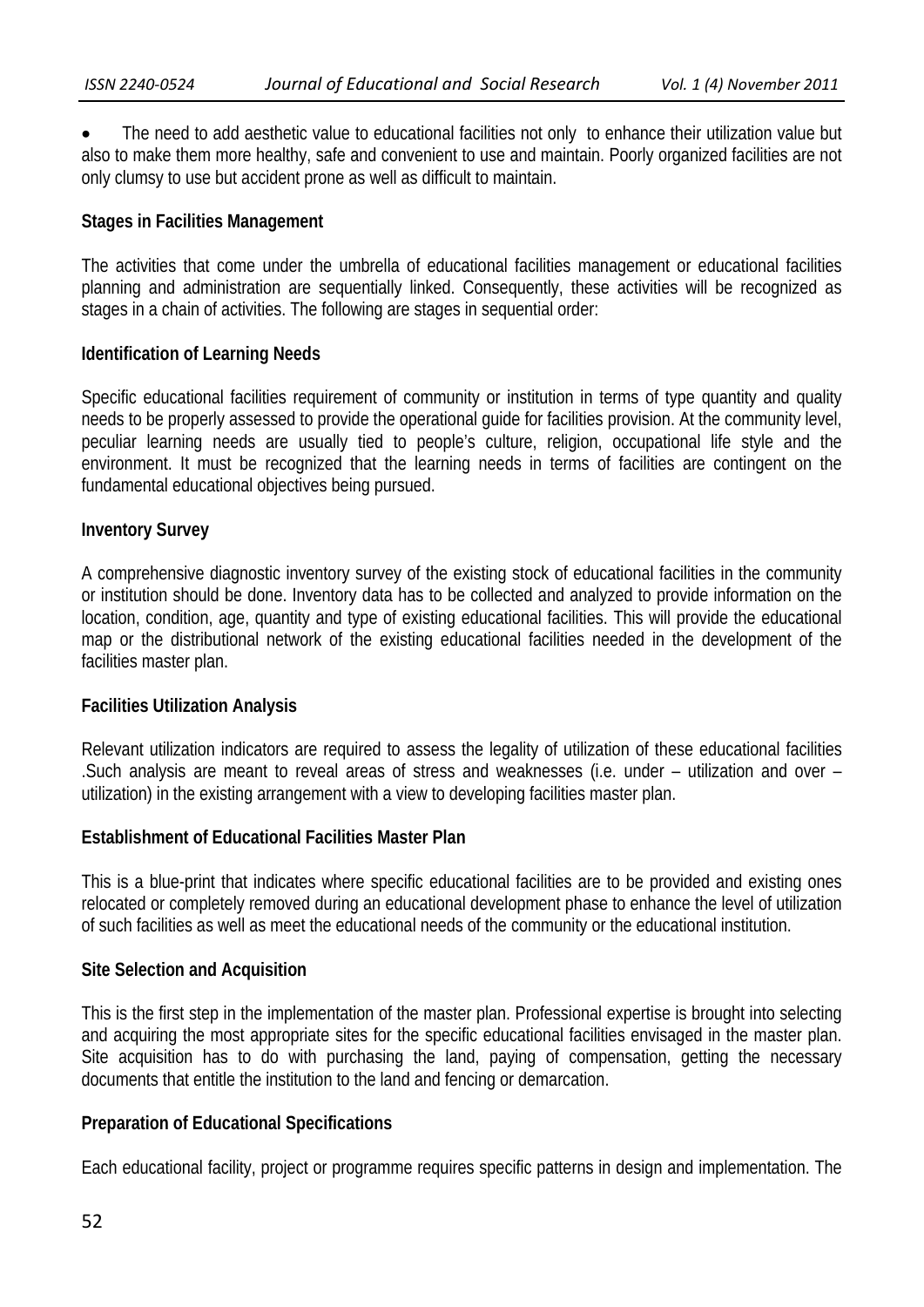educational manager or the facility planner is therefore expected at this juncture to prepare educational specifications (i.e. a written description of the curriculum and learning experiences of a project) required for implementing each of the various educational facilities such educational specifications must contain a statement of the philosophy behind the project, the grade levels to be served, enrolment capacity as well as the specification of materials and structural requirement for erecting different types of educational structures (classroom building, laboratories etc) and for purchase and installation of the equipment specified in the master plan. All specifications must however be in line with the ministry of education requirement and must make provision for flexibility to meet changing needs of the institutions.

## **Educational Project Design**

Once the educational specifications have been drawn for each project to be executed or facilities to be purchased the educational facilities or plant planner must employ the assistance of other professionals to design the projects in line with the educational specifications. Such professionals may include architects and plant engineers.

## **Implementation of Educational Project Specifications**

Implementation of project specification involves selecting bids, letting contracts for construction and furnishing of buildings or purchase and installation of facilities as well as monitoring and supervision of project execution to ensure they meet the specifications. To accomplish these tasks, the educational facilities planner requires the assistance of a whole lot of professionals, like lawyers to sign contracts, accountant to cost projects, businessmen to execute and architects /engineers to supervise and inspect.

### **Maintenance of School Facilities for the Implementation of U. B. E.**

It has been observed that many school heads forget to realize that they have a duty to play towards the maintenance and upkeep of school plants. Deighton (1971) Nwagwu (1998) Ani (1997) and Nwogu (1997) in their separate studies have confirmed the roles of the school administrator towards the maintenance as:

- The identification of plants that needs repair,
- the establishment of a repair inventors ,
- the establishment of a maintenance workshop,
- Renovation of dilapidated school plant.
- Repair and redecoration of school plant.
- Appointment of teachers to custodial duties.
- Instruction to students on the careful use of the school plants, preventing students from damage or defacements through writing or drawings on the walls.
- Ensuring that school plants are adequate for students' population.
- Supervising school custodial staff
- Providing working materials for the custodial staff allocating un-accommodated buildings where applicable to staff as residential quarters since buildings deteriorate faster when they are not in use.
- Reporting all major parts to the government on time.
- Teaching students to treat plants as personal properties instead of government facilities.

The U.B.E. programme however, must ensure that all these measures are taken in the maintenance of school plants. Maintenance fund should be given to the school heads since the school heads cannot run to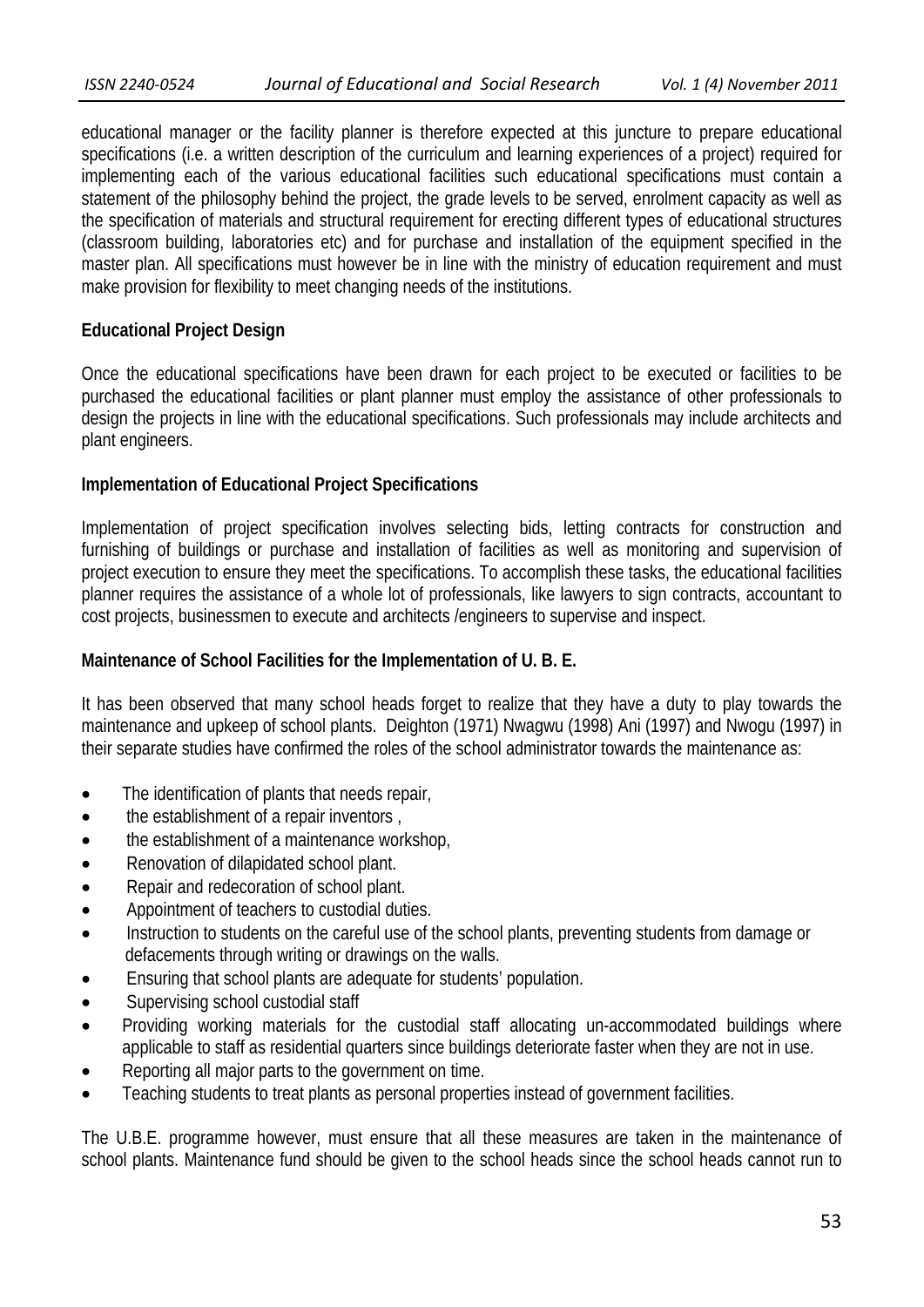the ministry every time for minor repairs. The principals and headmasters should also not divert these funds into their private pockets while treating these properties as 'Government Property'. The children, teachers and heads should treat these plants as they treat their own personal properties.

 Since man loves beauty and becomes relaxed and comfortable within a beautiful environment. It is therefore imperative that managers of U.B.E should endeavour to put the existing structures into proper functioning by either renovating or do repairs to meet with the present expected standards. Ntukidem (1992) maintains that attractive school plants with superior lighting, attractive decoration, comfortable seating and useful service facilities such as libraries, multi-purpose room e.t.c stimulate learning.

 The students in the attractively decorated school will perform better with all the advantages derived from the school plants. A student sitting on a comfortable seat is prone to produce a better handwriting than a student writing while sitting on a broken chair and table, Nwogu (1997).

## **Suggestions**

The following suggestions are considered necessary for the provision and management of school facilities for the UBE programme.

- The government should make sure that all the school facilities such as instructional, recreational, residential and general-purpose facilities should be provided.
- The school heads should also ensure proper utilization of the facilities to keep working to minimize a total breakdown.
- Choices of school facilities should be made in favor of school facilities that are economical to operate and maintain.
- There should be guideline for plant users (teachers, students, non-teaching staff) to ensure that educational facilities are maintained on a regular basis for every educational institution.
- A maintenance department must be established to carry out either major or minor maintenance services for furniture & other less technical & sophisticated educational equipment or facilities.
- There must be a maintenance unit with well trained and remunerated personnel in each of the task areas.

#### **Conclusion**

School facilities are the essential facilities necessary for the enhancement of teaching and learning process; these include: libraries, classrooms, chairs, tables, computers, shelves, equipment etc. Hence, excellent school facilities and dedicated teachers are basic ingredients of good educational programme like Universal Basic Education.

 However, these school facilities must be sufficiently provided in our educational institutions and well maintained to ensure that optimal use and achievement of educational objectives both in the immediate and in the future, given the available resources.

 It is however, no news that the school facilities needed for effective implementation of the U.B.E. programme are inadequate, and in some places, they are totally absent. For examples, there are dilapidated buildings, absence of libraries in most schools, shortage or total absence of laboratory equipment, shortage of tables, chairs, classrooms where available, lack of textbooks, computers and other audio-visual aids.

#### **References**

Adaralegbe, (n.d) in Abraham, N. M. (2003 *. Educational Administration in Nigeria*, Port Harcourt: Pam Unique Publishing Company Ltd. Adesina, (n.d.) in Abraham, N. M. (2003). *Educational Administration in Nigeria*, Port Harcourt: Pam Unique Publishing Company Ltd.